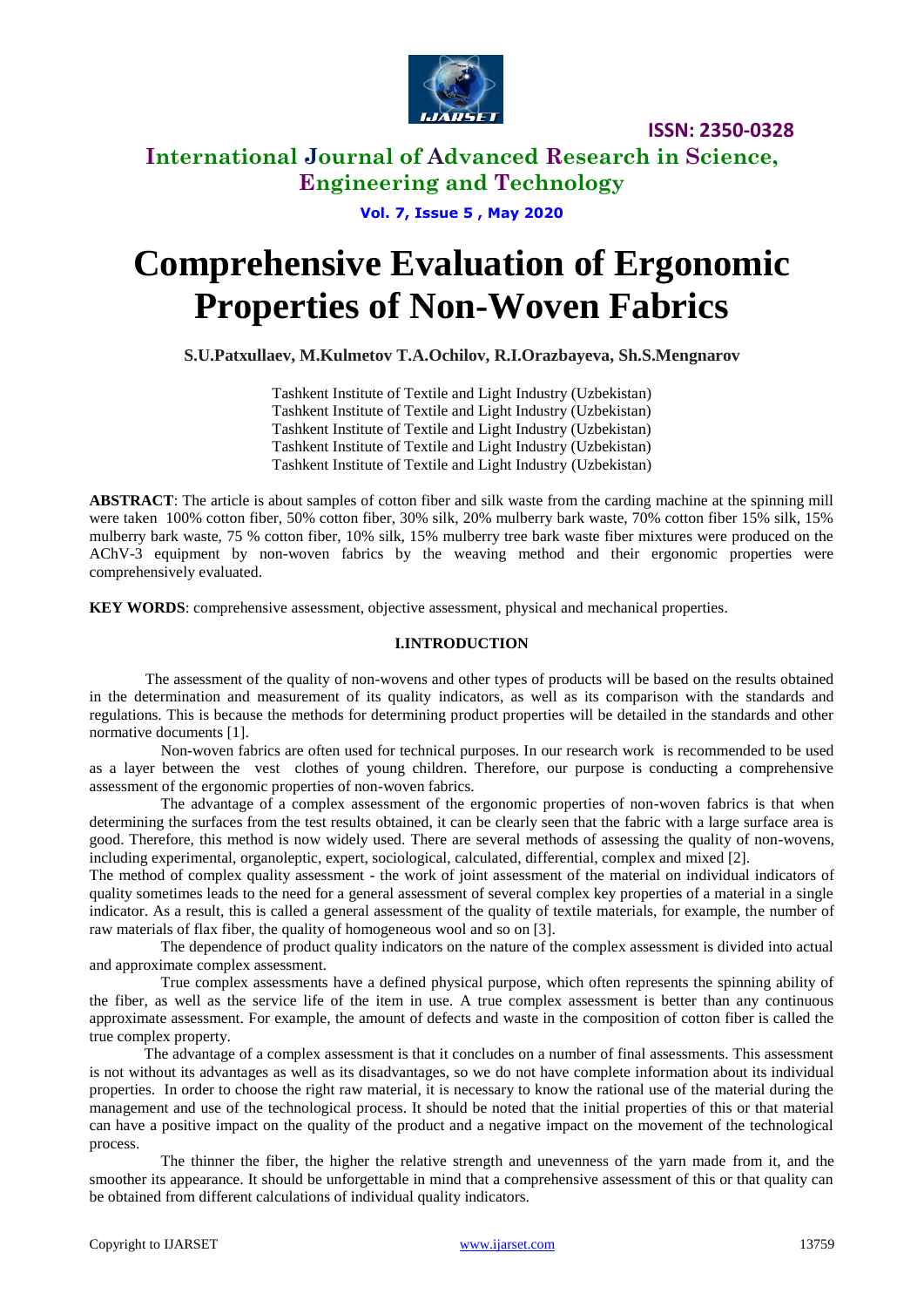

**ISSN: 2350-0328**

# **International Journal of Advanced Research in Science, Engineering and Technology**

## **Vol. 7, Issue 5 , May 2020**

The average complex assessment on the level of many quality indicators may not change, some of them may be low, some may be high. Thus, it is possible to complete the complex assessment without changing the individual quality indicators of the material. There are various methods of complex assessment of quality indicators of non-woven fabrics. For example, n index is given a differential dimensionless value for m material on the indicator n, and is evaluated by the significance coefficient if it has different significance coefficients.

In order to recommend the most optimal options on the indicators of geometric, physical, physico-mechanical properties obtained in our research work, we use the graphical method of complex evaluation. The advantage of this method is that at the same time it is possible to objectively evaluate the most optimal options of generalized quality indicators of the properties of the requirements for materials.

#### **II. SIGNIFICANCE OF THE SYSTEM**

From the test results obtained to determine the ergonomic properties of non-woven fabrics with different fiber content, a comprehensive assessment of air permeability, tensile strength, surface density, thermal conductivity was carried out and shown in Figure 1.

The polygons are plotted on the axes or the decreasing values are marked on the appropriate scales using radius vectors from the center (m) on the properties for evaluation.

In the distribution of axes should be taken into account the intended function of the material, physical and mechanical properties, the conformity of the accuracy to the established standards. For example, the radius vectors are determined by the surface density, longitudinal and transverse density from the center, toughness, air permeability, elongation at break.

The resulting polygons are divided into triangles, and the variants based on their surface and property indicators are the sum of the surfaces of the triangles.

$$
S_{\Delta} = \frac{1}{2}ab\sin\alpha \qquad (1)
$$

where: a, b are the dimensions of the radius-vectors of the triangle, mm; -angle between radius vectors.



non-woven fabric.